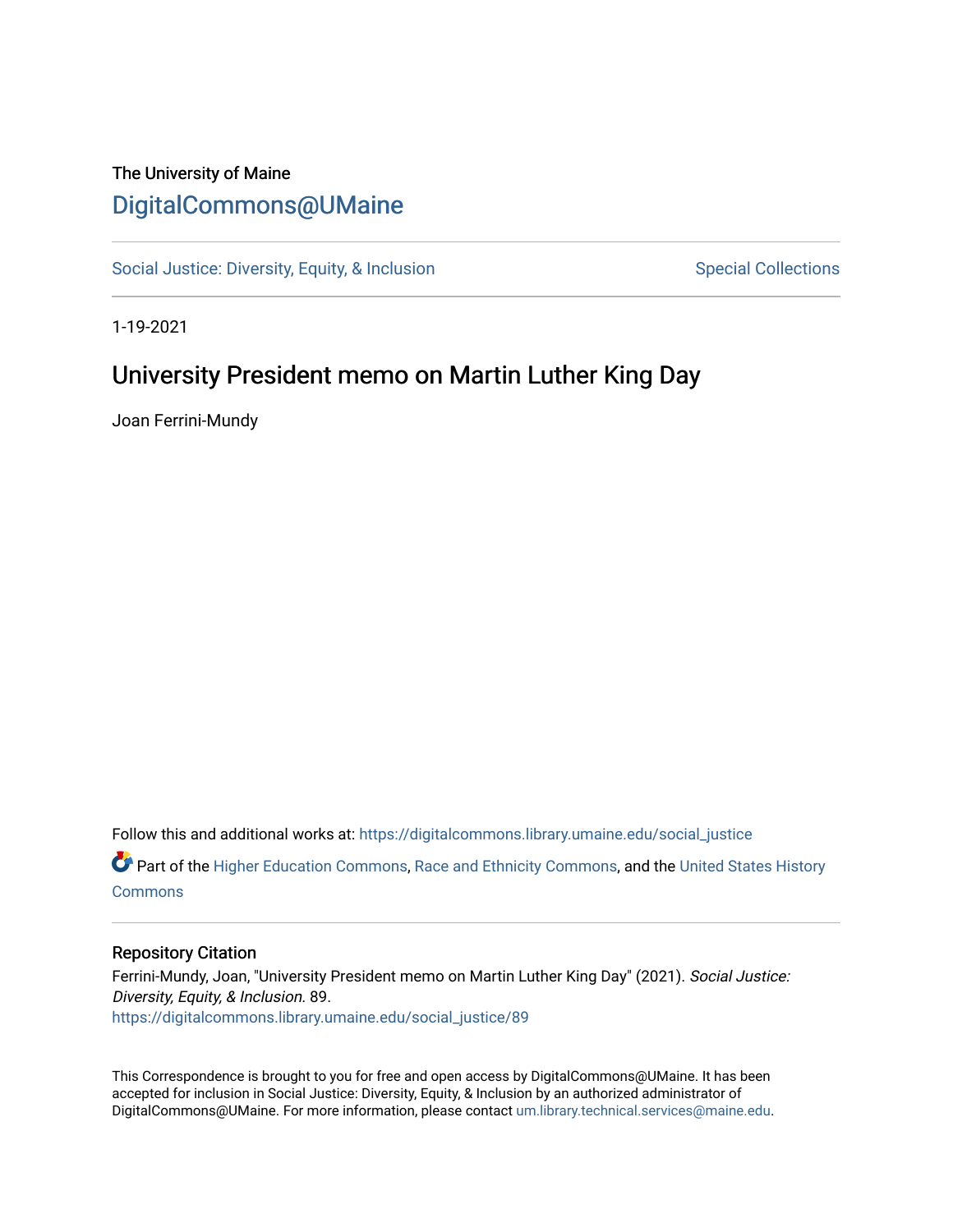

Maine Memo — January 18 1 message

UMaine President's Office <umaine.president@maine.edu> Mon, Jan 18, 2021 at 9:55 AM Reply-To: UMaine President's Office <umaine.president@maine.edu> To: UM-EMPLOYEES@lists.maine.edu



## President of the University of Maine and the University of Maine at Machias

Education must also train one for quick, resolute and effective thinking. To think incisively and to think for one's self is very difficult. We are prone to let our mental life become invaded by legions of half truths, prejudices, and propaganda. At this point, I often wonder whether or not education is fulfilling its purpose. A great majority of the socalled educated people do not think logically and scientifically. Even the press, the classroom, the platform, and the pulpit in many instances do not give us objective and unbiased truths. To save man from the morass of propaganda, in my opinion, is one of the chief aims of education. Education must enable one to sift and weigh evidence, to discern the true from the false, the real from the unreal, and the facts from the fiction.

These words, written by 18-year-old Martin Luther King Jr. in the Morehouse College campus newspaper, are as relevant today as they were almost 75 years ago. Maybe even more relevant. As we celebrate Dr. King's legacy today, we find ourselves thinking about the role of higher education in our turbulent times and what higher education owes the future generations passing through our lecture halls, laboratories, athletics and arts venues, and now our Zoom screens.

The incredibly abhorrent events of January 6, intended to desecrate our U.S. Capitol and to harm our elected leaders, beg the question about higher education's place in shaping a future in which such incidents never happen again. We believe that the answer is in a young Martin Luther King Jr.'s wisdom: it is the job of education to equip those who participate with the tools to distinguish truth from falsehood. And we would add that we must provide the forum for developing the skills to engage in civil discourse that draws on evidence and rests on logic.

The plague of racial injustice in our nation is ongoing. Over hundreds of years — and sadly, even through today, Black, Brown and Indigenous people have been subjected to discrimination, other indignities and even death. Structural racism is unfortunately endemic in our society and its institutions. In what we say and do as leaders in higher education, we have a responsibility to examine our own institution and make the changes that will make a difference.